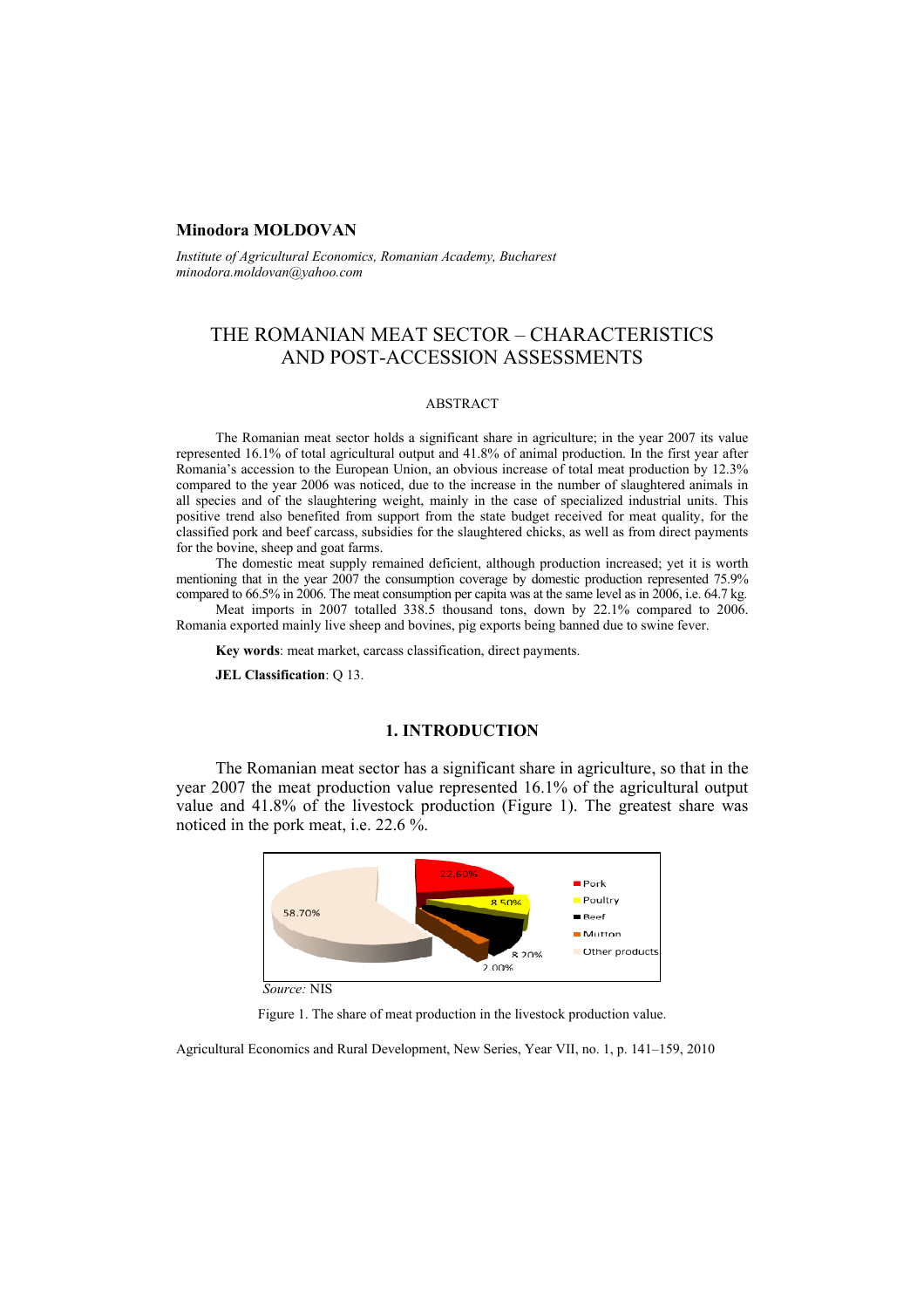### **2. PRODUCTION OF MEAT ANIMALS**

The total meat production followed an increasing trend after the year 2002, mainly due to the subsidies received for the animals delivered to the slaughterhouse, but also for the breeding animals. In 2007 the total meat production amounted to 1501 thousand tons live weight, up compared to previous year. In the structure of total meat production, the greatest share was held by pork meat, with 42.8%, followed by the poultry meat with 27.8%, while beef represented 22.1% and mutton 7.3%.

### **2.1. Bovines**

With over 2.8 million bovine heads, Romania is on 10th place among the EU countries. The bovine raising sector is characterized by the existence of a large number of small farms. According to the statistical data, there are over 1.2 million holdings, with a total number of 2.8 million bovines. Out of the total number of farms, 99% are individual holdings with 96% of total herds, while only 4% of the livestock herds are found on legal entity units. The Romanian statistical data do not differentiate the livestock herds raised for milk from those raised for meat. From the total number of bovine farms, 78.5% have 1–2 heads and 20.1% have 3–9 heads (Figure 2).



Figure 2. The number of farms and bovine herds by size classes.

The average bovine farm size is 2.2 heads. As the Romanian producers are mainly oriented to milk production, meat is a secondary product and there are no specialized meat breads. The raising and fattening system is largely extensive, on the household, with low weight gains at fattening, and a low feed conversion rate and long fattening duration, which influences the meat quality. The number of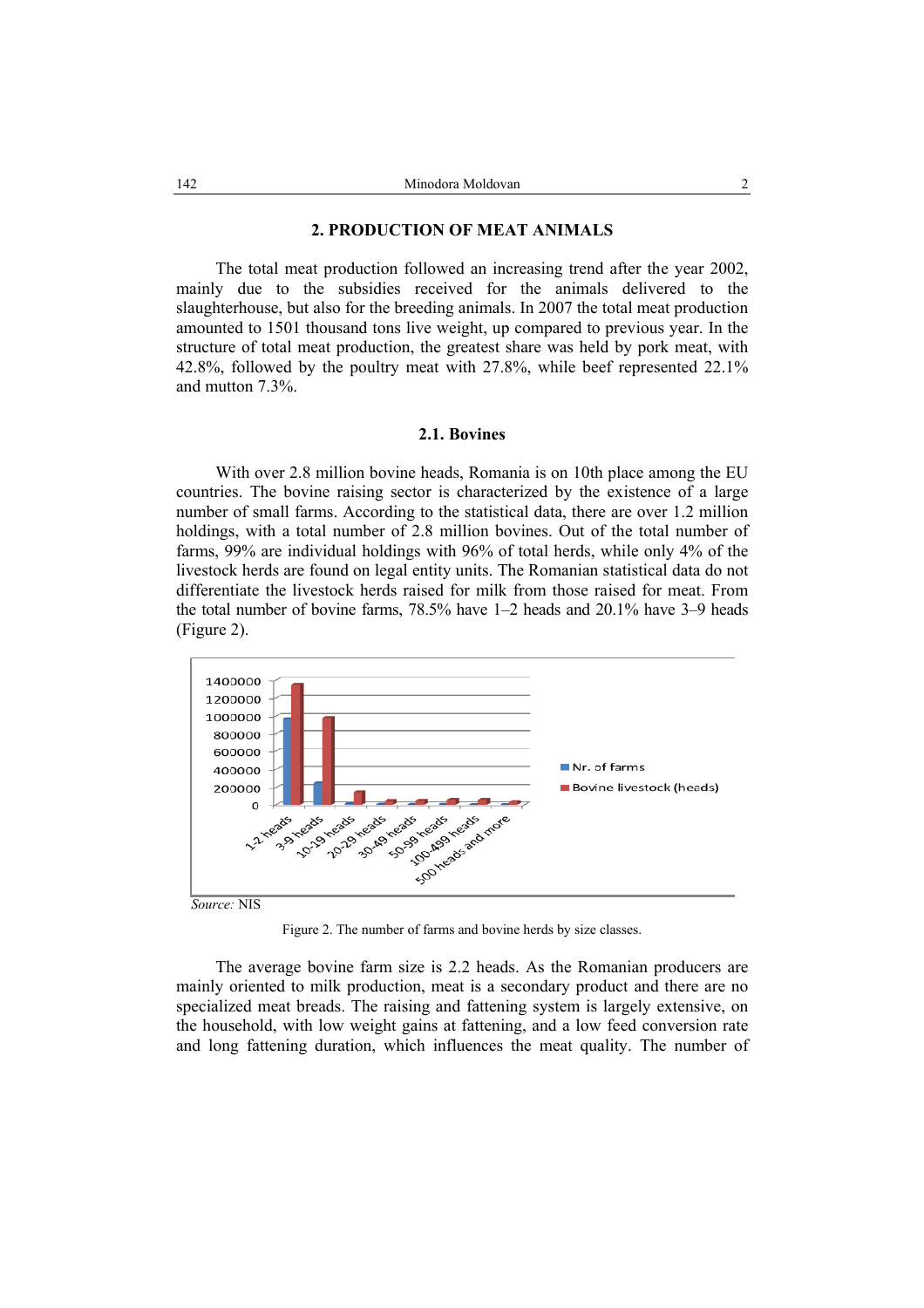slaughtered bovines was 1206 thousand heads in 2007, up by 4.3% compared to the previous year. It is worth mentioning that the number of slaughtered animals on specialized industrial units increased by 35% in 2007 as compared to 2006, with an average slaughtering weight of 412 kg (Figure 3).



Figure 3. The number of slaughtered bovines in the period 2005–2007.

The structure of the slaughtered bovine categories reveals the low quality of beef, taking into account the high share of the meat coming from the culled cows (Figure 4).



Figure 4. The structure of bovine slaughterings in the year 2007.

In 2007, the primary production totalled 32 thousand tons live weight, up compared to 2006 but down compared to 2005, possibly due to drought conditions (Table 1).

The same increasing trend can be noticed in the production obtained in specialized industrial units, determined both by the number of the slaughtered animals and by the increase of average weight at slaughtering compared to 2005.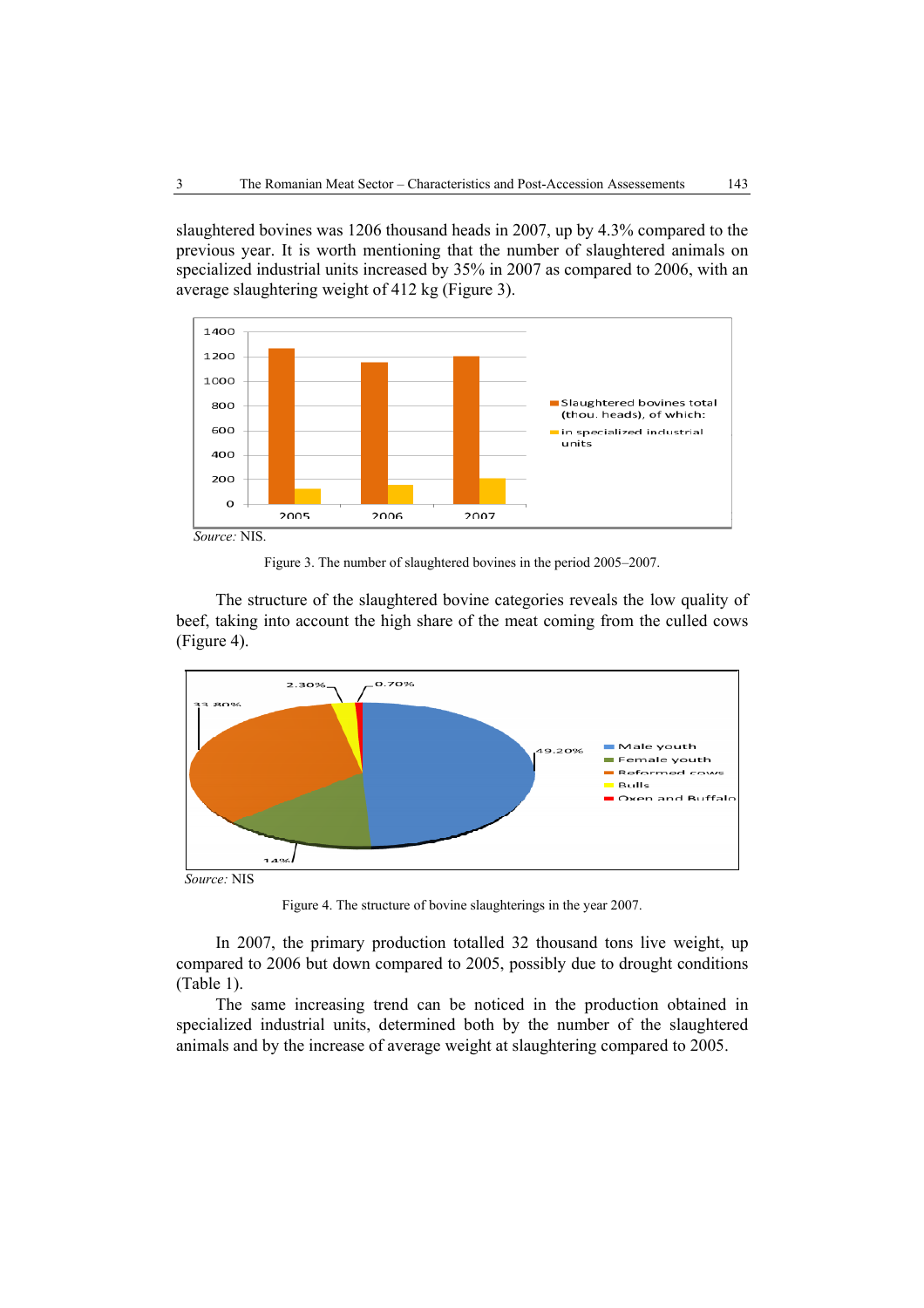#### *Table 1*

Beef production in the period 2005–2007

|                                                                | 2005 | 2006 | 2007 |
|----------------------------------------------------------------|------|------|------|
| Meat production (thousand tons live weight), out of which:     | 383  | 318  | 332  |
| - in specialized industrial units (thousand tons live weight)  |      | 66   | 87   |
| Average weight at slaughtering (kg/head)                       | 302  | 275  | 275  |
| A.w. at slaughtering in specialized industrial units (kg/head) | 407  | 425  | 412  |
| Saurea: Livestook berds and production 2005 2009 MIS           |      |      |      |

*Source:* Livestock herds and production, 2005–2008, NIS.

The sale of bovines for meat is based upon the purchase of the animals from the farm (household) or from the animal fairs, taking into consideration the health condition of the animals in the first place, proved by the sanitary-veterinary documents. The small farmers who supply animals on a sporadical basis prefer the spot payment, supplying animals to intermediaries (cattle dealers). As a rule, the intermediaries purchase calves and young bulls that they fatten and then export. The small producers are weakly integrated to the market system; for their most part, there is no coordination between sales and quality of animals, the target being milk production and slaughterings for family consumption.

# **2.2. Pigs**

In the year 2007, Romania was on the 8th position in the EU, with slightly over 6.6 million heads. Pigs are mainly raised on small-sized individual farms, which own 79.4% of the number of pigs, on commercial companies which have 19,2% of pigs and 1.4% are raised on other legal entity units. In Romania, there are about 1.7 million pig farms, with an average size of 2.8 heads/farm. An important share of pig production is obtained on family farms, under on-household extensive raising system, the duration of fattening being 8–9 months; another part is represented by the large-scale producers, of industrial type, often with vertical integration, which are involved in raising, fattening, slaughtering and processing activities. There are 200 authorized professional farms, which raise one million pigs.

An analysis of the evolution of pig slaughterings in the period 2005–2007 reveals an increase, the share of slaughterings in specialized industrial units being significant, up to 36% of total slaughterings in 2007 as against 24% in 2005. The greatest number of pig slaughterings take place on the occasion of winter holidays, mainly on households for self-consumption purpose. In December 2007, 2405 thousand pigs were slaughtered, out of which 90% were pigs slaughtered on the population's households. The increasing number of slaughterings in specialized units can be explained by the payments received in conformity with the EUROP carcass classification and granting subsidies for the E and U classes beginning with the year 2006. The same trend was noticed in meat production, which totalled 642 thousand tons live weight in 2007, out of which 35% was obtained in specialized industrial units (Table 2).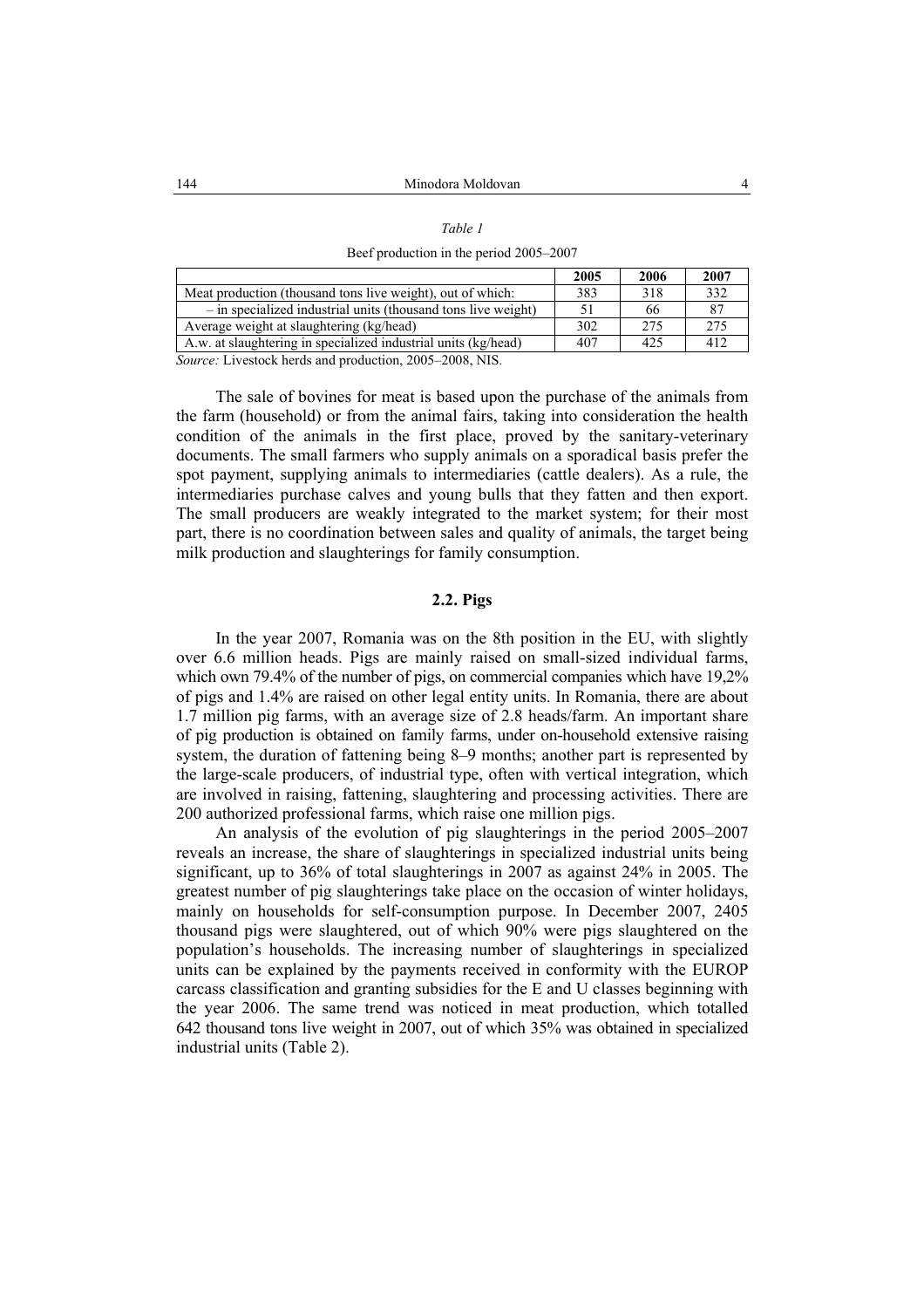|--|--|

Evolution of pig herds and pork production

|                                                                  | 2005 | 2006  | 2007  |
|------------------------------------------------------------------|------|-------|-------|
| Total number of pigs (thousand heads)                            | 6622 | 6815  | 6565  |
| Total pig slaughterings (thousand heads), out of which:          | 5376 | 5469  | 5662  |
| - slaughterings in specialized units (thousand heads)            | 1300 | 1642  | 2135  |
| Total pork production, out of which (thousand tons live weight): | 605  | 618   | 642   |
| - in specialized industrial units (thousand tons live weight)    | 128  | 169   | 225   |
| Average weight at slaughtering (kg/head)                         | 93   | 113   | 108   |
| $-$ in industrial specialized units (kg/head)                    | 97.8 | 102.6 | 104.8 |
|                                                                  |      |       |       |

*Source:* NIS.

The production increase was due to both the increase in the number of slaughterings and to the increase of the average weight at slaughtering, with a country average of 108 kg live weight/head and 104.8 kg live weight/head in the specialized industrial units.

Starting with January 2007, having in view the principles of bio security, identification and registration of animals, the pigs coming from the nonprofessional farms can be sold only on the local market. According to the National Sanitary-Veterinary and Food Safety Authority (NSVFSA), by December 2007, about 1.6 million non-professional (self-consumption) farms had been identified, and 200 authorized industrial farms, under permanent sanitary-veterinary control.

# **2.3. Sheep and goats**

With a total number of 9.3 million sheep and goats, our country is on the 5th position in the European Union. By size classes, 81.6% of farms have less than 10 heads and 14.2% have 11–50 heads (Figure 5).



Figure 5. The number of farms by size classes.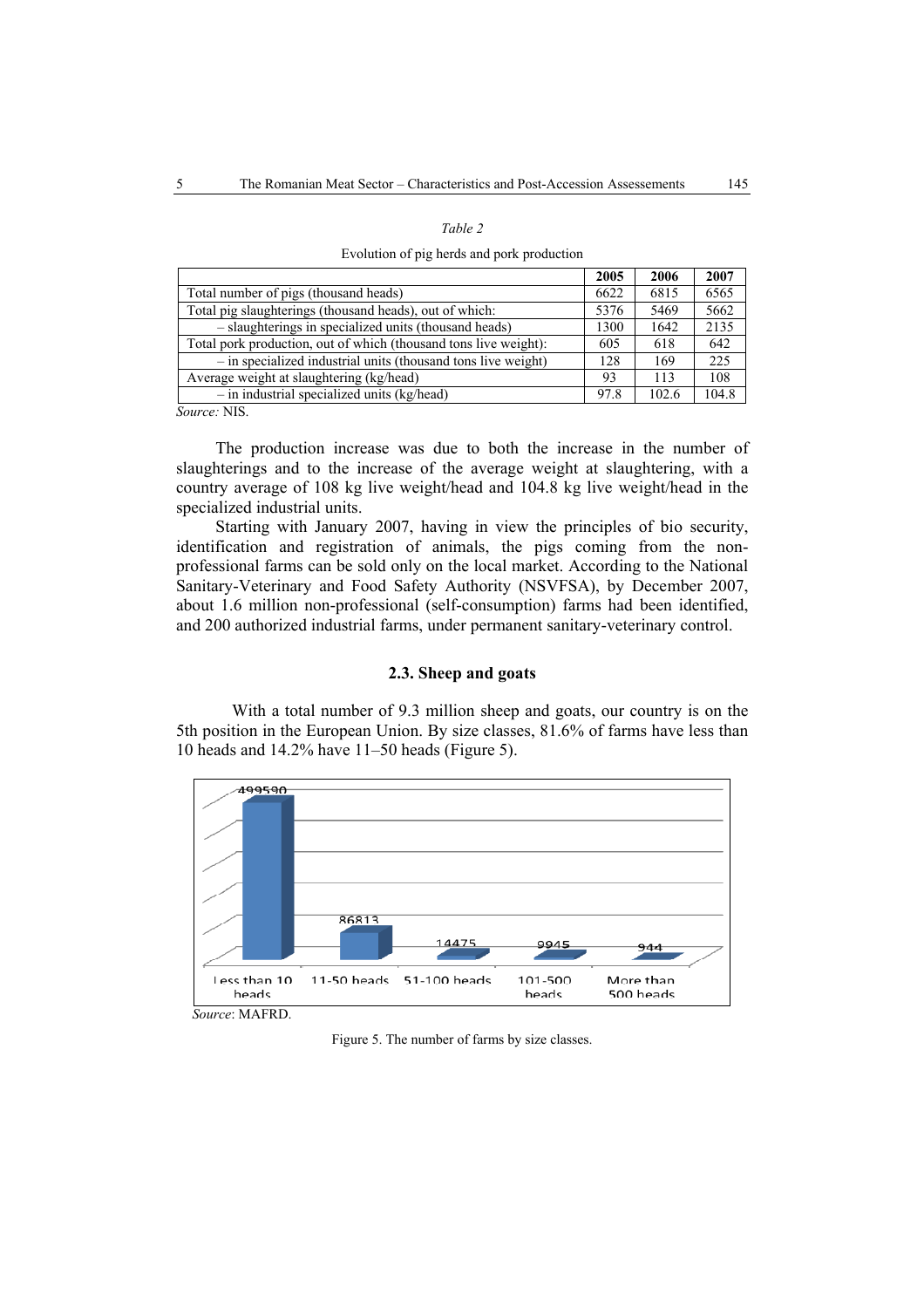Out of the total number of sheep and goats, 97.6% are found on individual household farms. The largest concentration of animals is on the farms with 101–500 heads, that is 33.1% of the total number of herds, 29.1% on farms that own up to 10 heads, 16.2% on farms with 11–50 heads (Figure 6).



Figure 6. The structure of livestock number by size classes.

In the year 2007, the sheep and goat herds totalled 9334 thousand heads, out of which 865.1 thousand were goats; the total meat production amounted to 110 thousand tons live weight (Table 3).

|                                                               | 2005 | 2006 | 2007 |
|---------------------------------------------------------------|------|------|------|
| Number of sheep and goats (thousand heads)                    | 8921 | 8406 | 9334 |
| Meat production (thousand tons live weight)                   | 114  | 101  | 110  |
| Number of slaughterings (thousand heads), out of which        | 5566 | 5641 | 6127 |
| - in specialized industrial units (thousands heads)           | 206  | 195  | 155  |
| Average weight at slaughtering (kg/head)                      | 20.4 | 179  | 179  |
| Average weight at slaughtering in specialized units (kg/head) | 24.9 | 26.0 | 23.1 |
| T/T<br>$\sim$ $\sim$                                          |      |      |      |

*Table 3*  The livestock herds and the sheep and goat meat production in the period 2005–2007

*Source:* NIS.

The largest number of slaughterings can be noticed in the period of Easter holidays; in April 2007, 3314 thousand heads were slaughtered, at a weight of 15–16 kg, i.e. 54.1% of total slaughterings in the respective year. In general, lambs are slaughtered less in slaughter houses, also due to the large distances from slaughter houses, as most sheep are on pastures for a period of 160–180 days/year. A large number of sheep is slaughtered by shepherds in the presence of a veterinary surgeon, for the family consumption, amounting to almost 50% of slaughterings.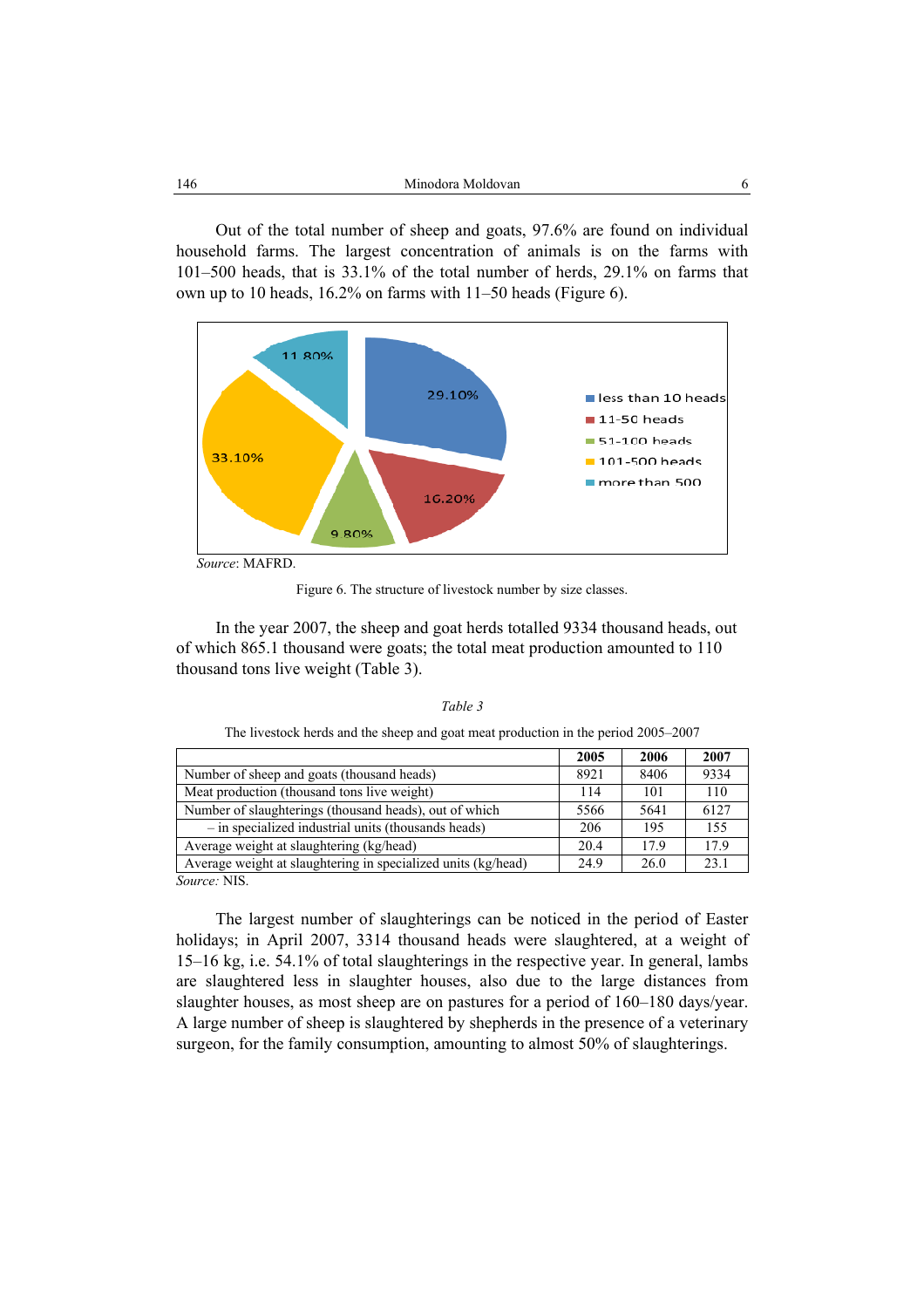# **2.4. Poultry**

Poultry is raised under extensive system on the individual household farms and under intensive or industrial system. The large broiler units are integrated farms, with units for combined feed production, reproduction units, units for broiler raising, slaughtering and processing, deliveries and own stores.

There are 273 thousand individual farms, summing up 24% of the total number of poultry and 185 legal entity units, which own 76% of the poultry number. Most of the poultry companies belong to the Union of Poultry Raisers from Romania, which represents the commercial industry and the producers' interests. The poultry number at the end of the year 2007 totalled 82 million heads. The total number of slaughtered poultry was 208,147 thousand heads, out of which 62.8% were slaughtered in specialized industrial units (Figure 7).



Figure 7. Number of slaughtered poultry.

The production of live weight poultry meat totalled 416 thousand tons in 2007, up by 15.3% compared to 2006; 2006 was the year marked by the crisis of avian influenza, and the sector recovered after this. The poultry meat production obtained in industrial specialized units totalled 274 thousand tons, representing 65.9 % of the poultry meat production (Figure 8).



Figure 8. Poultry meat production in the period 2005–2007.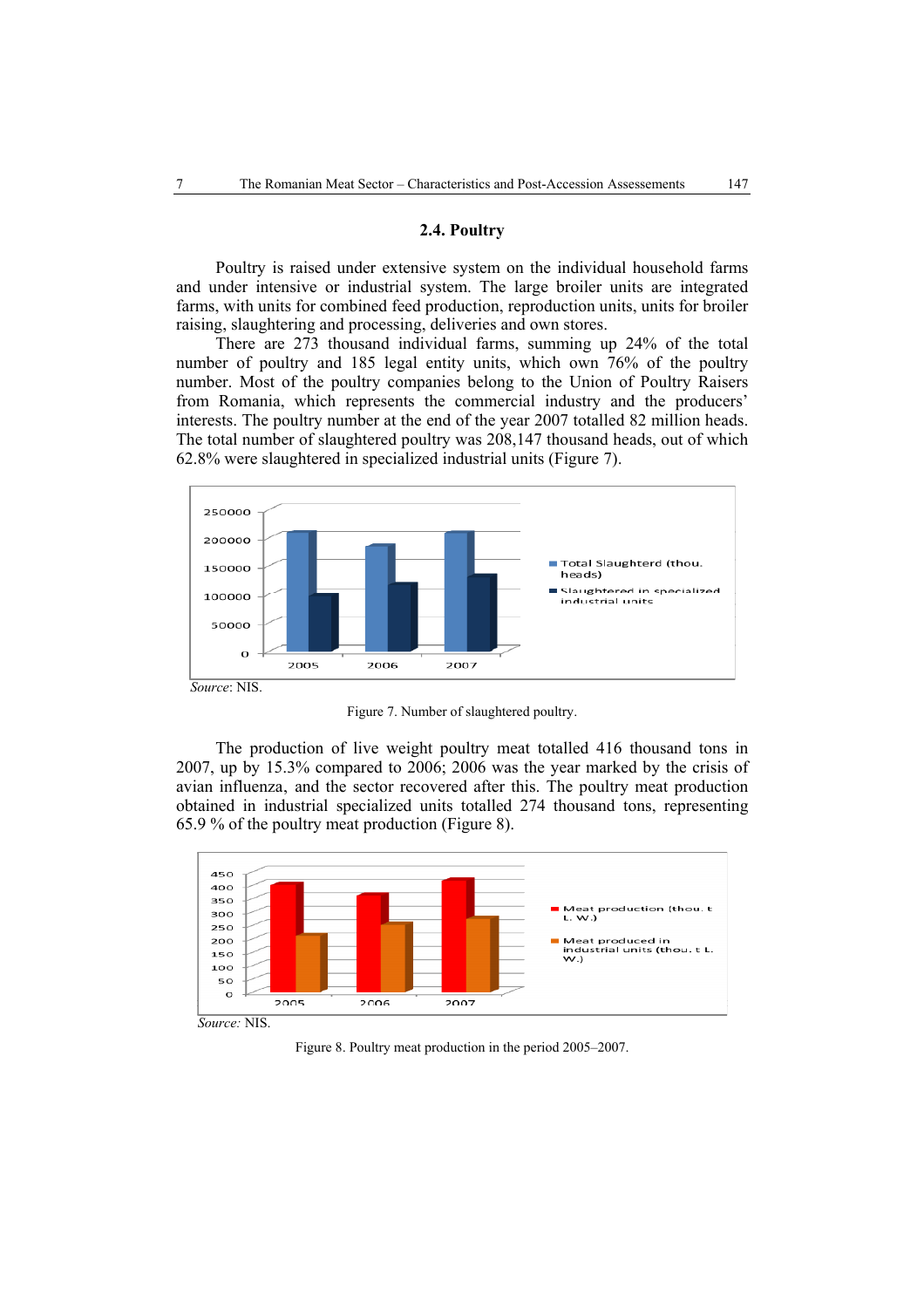The broilers are delivered to slaughterhouses, the integrated complexes having their own slaughterhouses, which totally or partially take over the poultry from the small and medium-sized companies that do not have their own slaughterhouses. The delivery prices to slaughterhouses ranged from 3.5 to 4.5 RON/kg live weight in the year 2007. The investments in the poultry sector in the period 2002–2005 amounted to 55 million euros in poultry farms; in the years 2006 and 2007 the investments totalled about 80 million euros; the investments were mainly made from own sources and they consisted of new halls or the modernization of old ones, machinery, equipments and transport means. The largest producers have similar technical performances to those in the European Union. In individual households, the poultry is slaughtered for self-consumption, the surplus of live poultry being sold in fairs or on the local markets.

# **3. SLAUGHTERING, PROCESSING, ECONOMIC OPERATORS**

In the year 2007, 1007 economic operators activated in the meat industry, out of which 635 were involved in the production, processing and canning of red meat (pork and beef), 60 in the production, processing and canning of poultry meat and 312 in meat preparations. For the red meat there are 153 units in the A category and 259 units in transition until 2010, the remaining being units without restructuring and modernization programs which will close down.

The hierarchy of the main slaughtering and processing enterprises according to their turnover reveals that the first 20 enterprises account for 46% of the cumulated turnover. The first large producers are the following: CrisTim with a market share of 18% and over 100 million euro turnover; Aldis with a market share of 15 % and around 90 million euro turnover; Campofrio with a share of 12% and 85.5 million euro turnover; Caroli Foods and Angst with a share of 10% and 60 million euro turnover each.

The investments have increased since 2002 each year, from 50.2 million euro, to reach 107.8 million euro in 2006. By structure elements, 47.4% of investments were made in machinery and equipment, 32% in buildings and 17.9% in means of transport. This situation reflects the technological reshaping priority in the meat industry in order to get in line with the EU norms and standards of the EU. The main funding sources were the following: 79.5% from own sources, 13.2% from domestic credits, and only 0.3% were subsidies; the foreign capital represented 3.4%, while 3.6% were other funding sources.

The industrial meat production had an increasing evolution in the period 2005–2007, which was mainly based on the meat preparations (Table 4).

According to the Romanian Meat Associations (RMA), the output value of meat preparations was 900 million RON in 2007. The slaughtering and processing of beef take place in units slaughtering and processing other animal species too, mainly pork. There are no specialized units only for bovines, because of the difficulties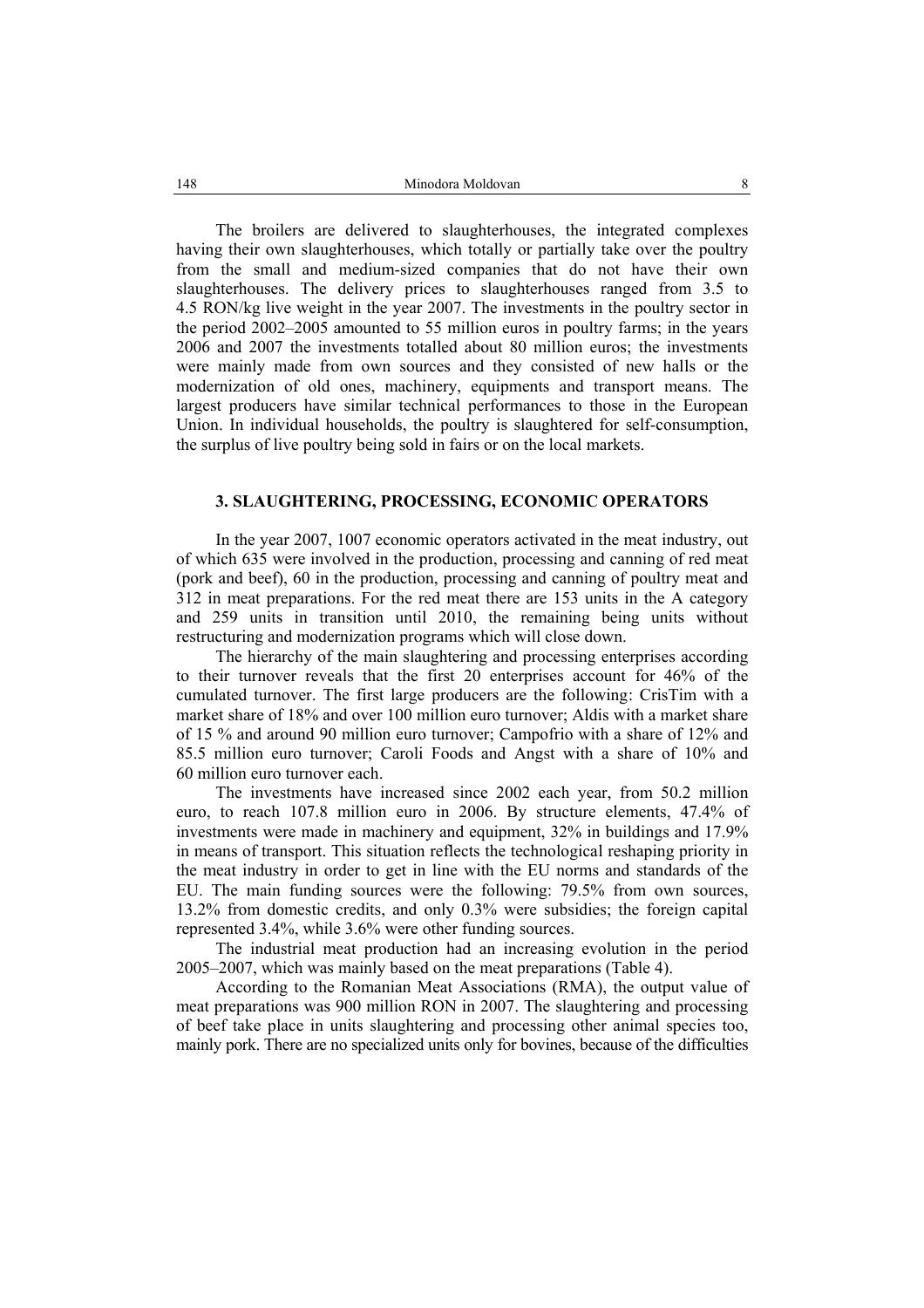in finding a sufficient number of animals to be slaughtered. The production of slaughtered bovine meat was 211.2 thousand tons carcass in 2007, out of which 20.6% was obtained in specialized units (Table 5).

#### *Table 4*

#### Evolution of industrial meat production – total

|                           |       |       | (Thousand tons) |
|---------------------------|-------|-------|-----------------|
|                           | 2005  | 2006  | 2007            |
| Meat                      | 230.6 | 232.8 | 273.0           |
| Meat preparations         | 134.5 | 205.1 | 208.3           |
| Canned meat               | 23.4  | 26.3  | 25.8            |
| Total industrialized meat | 388.5 | 464.2 | 507.1           |

*Source:* NIS.

#### *Table 5*

The evolution of beef production and carcass weight in the period 2005–2007

|                                                  | 2005  | 2006  | 2007  |
|--------------------------------------------------|-------|-------|-------|
| Total beef (thousand tons), out of which:        | 190.1 | 159.3 | 211.2 |
| $-$ in specialized units                         | 25.3  | 33.1  | 43.5  |
| Average carcass weight (kg)                      | 150.1 | 137.8 | 175.1 |
| Average carcass weight in specialized units (kg) | 202.7 | 212.3 | 206.0 |

*Source:* Livestock herds and production, 2005–2008, NIS.

The meat production obtained in specialized units increased in 2007 mainly on the basis of the number of slaughterings and less through the increase of average carcass weight, which was 206 kg/carcass, smaller than in 2006 when it had reached 212.3 kg/carcass on the average. As regards beef processing, this takes place together with the pork processing, and there are few beef preparations and cans.

The experts in the meat industry consider that in total processed meat production, beef represents about 3.8 %. The processed beef amounted to 11.5 thousand tons in 2006 and 14.9 thousand tons in 2007.

The pork carcass meat production totalled 491.2 thousand tons in 2007, out of which 163.7 thousand tons, i.e. 33.3%, was obtained in specialized industrial units (Table 6).

|--|--|

The pork meat production in carcass equivalent in the period 2005–2007

|                                                        | 2005  | 2006  | 2007  |
|--------------------------------------------------------|-------|-------|-------|
| Meat production (thousand tons carcass), out of which: | 436.4 | 451.8 | 491.2 |
| - in specialized units (thousand tons carcass)         | 91.7  | 123.2 | 163.7 |
| Average carcass weight (kg)                            | 81.2  | 82.6  | 82.8  |
| In specialized units (kg)                              | 70.6  | 75.1  | 76.7  |
| Yield $(\% )$                                          | 72.1  | 73.1  | 76.5  |
| $-$ in specialized units $(\% )$                       | 71.6  | 72.8  | 72.8  |

*Source*: NIS.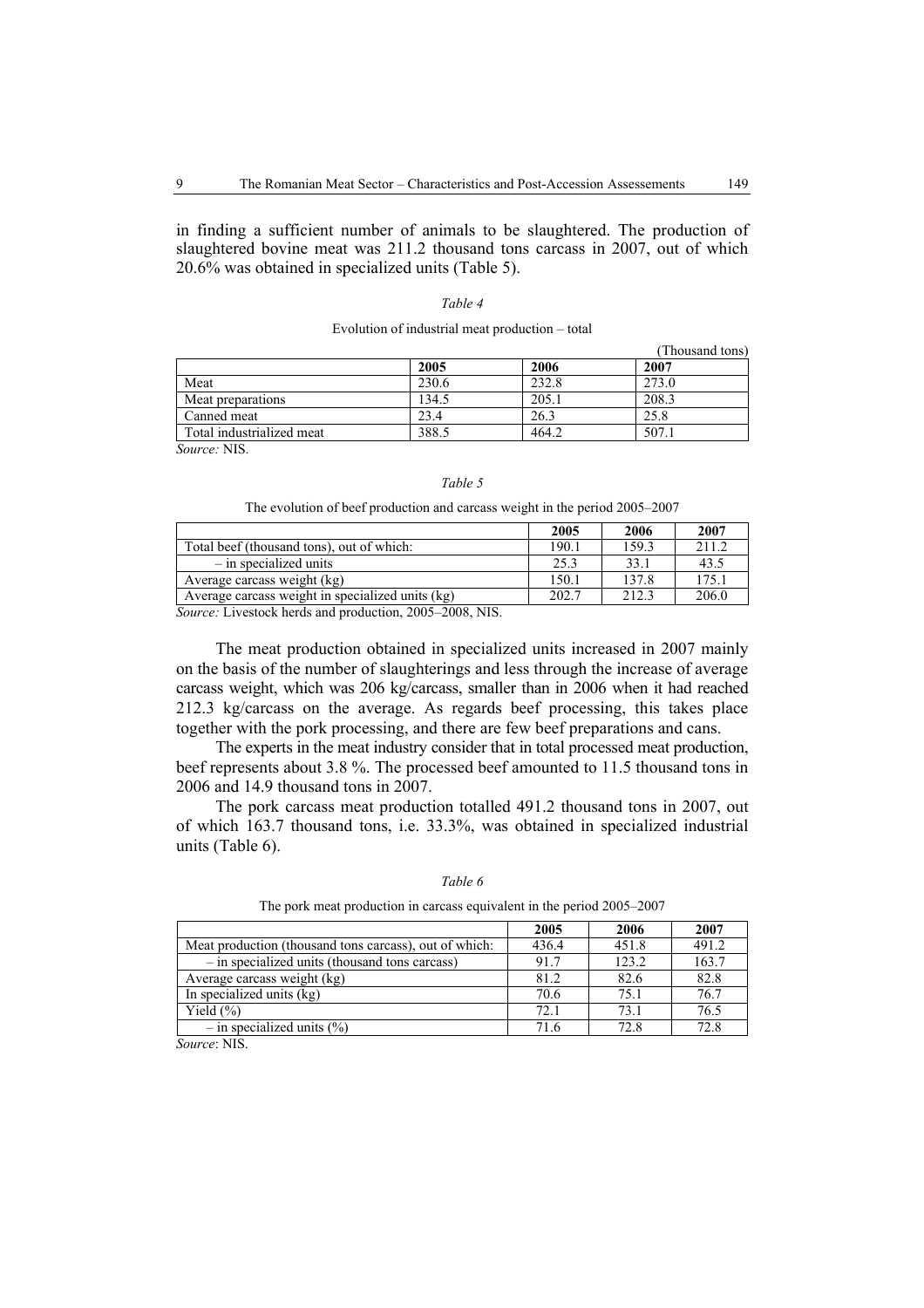The average carcass weight was 82.8 kg, larger than that obtained in the industrial specialized units (76.7 kg), which reveals that the pigs raised on the population's households were fatter, with a larger weight at slaughtering. The cutting yield was 72.8%.

Since 2006, the EUROP carcass classification system started to function: E over 55% lean meat; U 50–55%; R 45–50%; O 40–45%; P under 40%.

In 2007 the average pork carcass price experienced fluctuations depending on the quality class (Table 7).

Average prices per pork carcass quality categories classified in 2007.

| Average carcass weight (kg)     | 75.8 | 76.2 | 76.5 | 78.  | 84.9         |
|---------------------------------|------|------|------|------|--------------|
| Lean meat percentage in carcass | ר רא | 52.4 | 42.  | 41.0 | 252<br>ے . ر |
| Average price $(RON/kg)$        | 4.63 |      | 3.64 | 3.45 | 2.95         |

*Source:* The Carcass Classification Commission.

As there are not enough statistical data at the level of the meat industry to reveal the characteristics of the industrial meat and meat preparations production, it is estimated that the pork meat represents almost half of the total industrialized meat, i.e. 120 thousand tons in 2007, and about 70% in meat products and preparations. The main association of the Romanian processors is the Romanian Meat Association (RMA) that estimated a processed meat market of over 900 million euro, up compared to the year 2006, when it reached 850 million euro.

The fragmented nature of the sheep raising sector and the small-scale type of production determined that most slaughterings are made in slaughterhouses that also slaughter other animal species. It is only in recent years that they started to build up slaughterhouses for sheep, which operate according to the EU standards.

Lambs are not slaughtered only in slaughterhouses, but also in the facilities built up in fairs ad markets under sanitary-veterinary control, on a 5-day period before the Easter holidays. In the year 2007, the sheep carcass meat production was 52.8 thousand tons, on the rise compared to the previous years (Table 8).

|                                                     | 2005 | 2006 | 2007 |
|-----------------------------------------------------|------|------|------|
| Carcass meat production (thousand t), out of which: | 51.9 | 45.2 | 52.8 |
| $-$ in industrial specialized units (thousand t)    | 2.5  | 2.6  | 1.8  |
| Average carcass weight (kg)                         | 9.3  | 8.0  | 10.9 |
| $-$ in industrial specialized units (kg)            | 12.4 | 13.1 | 11.8 |
| Slaughtering yield $(\%)$                           | 46   | 45   | 48   |

*Table 8* 

The production of sheep and goat carcass meat in the period 2005–2007

*Source:* NIS.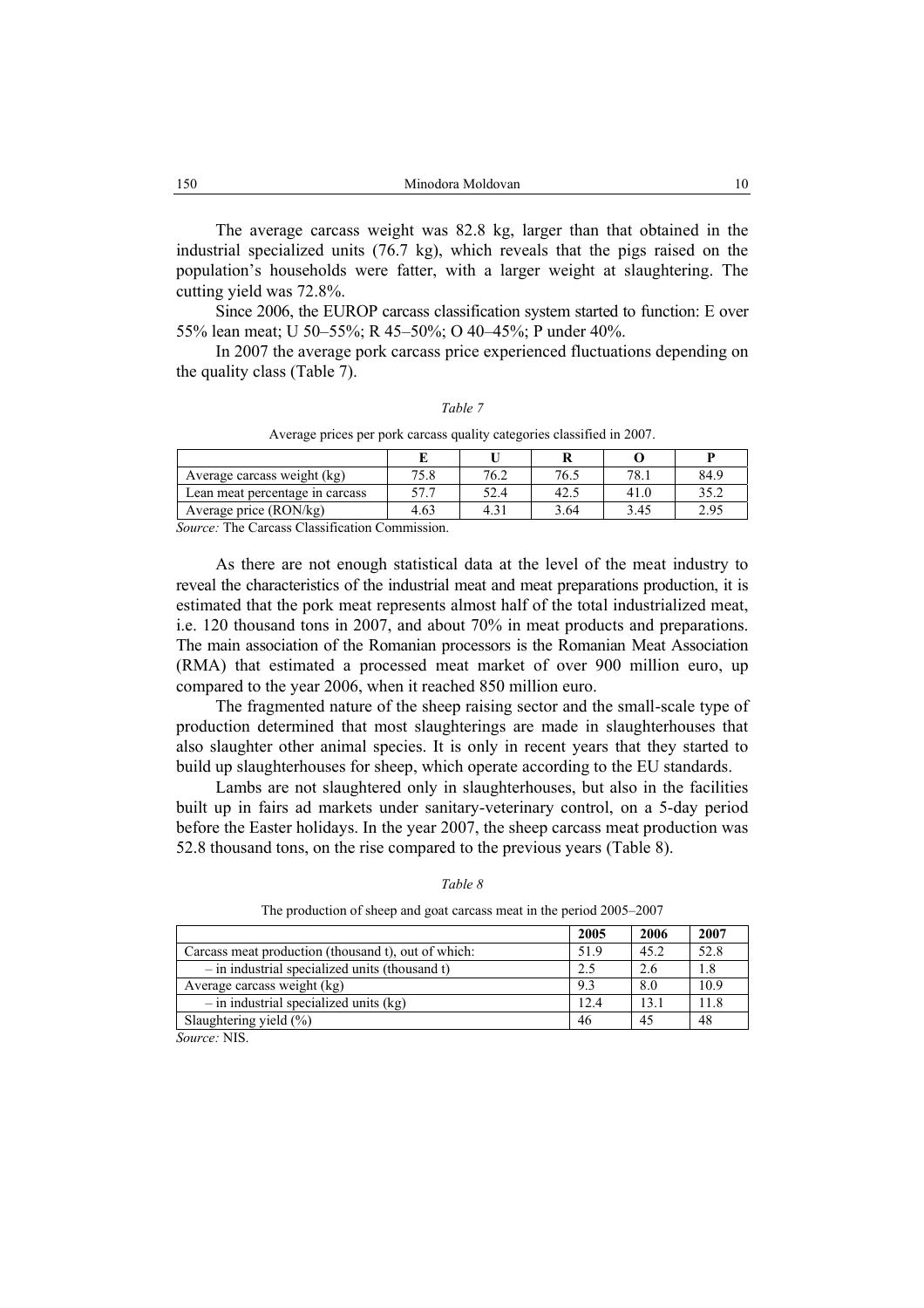The average carcass weight of 10.9 kg, larger than in the previous years and the slaughtering yield of 48% reveal the poor genetics of the animals. The physical industrialized sheep meat production reached 2100 tons in 2007, a small number of preparations existing: pastrami, sausages, *ghiudem* and *babic* (traditional mutton preparations).

For **the poultry meat,** the integrated producers have their own slaughterhouses; in the last years they made investment efforts for getting in line with the EU standards. Thus, in the period 2002–2005, investments worth 60 million euro were made in poultry slaughterhouses and in 2006–2007 the investments amounted to about 90 million euro. According to the National Sanitary-Veterinary and Food Safety Authority, there are 36 slaughterhouses authorized for poultry meat, category A, and 26 slaughterhouses under restructuring and modernization until 1.01.2010. The slaughtered poultry meat totalled 304.9 thousand tons carcass in 2007, out of which 68.8% was obtained in complexes, up by 25.9 thousand tons compared to 2006 (Table 9).

|--|--|

The poultry meat production

|                                                      | 2005  | 2006  | 2007  |
|------------------------------------------------------|-------|-------|-------|
| Poultry carcass total (thousand tons), out of which: | 308.6 | 273.3 | 304.9 |
| - in industrial specialized units (thousand tons)    | 155.1 | 184.4 | 210.3 |
| Average poultry carcass weight (kg/piece)            | 1.5   | 15    |       |
| $-$ in industrial specialized units (kg/piece)       | 1.6   | 16    |       |
| $C$ -------- MILO                                    |       |       |       |

*Source:* NIS.

The main great poultry meat producers are: Agricola Bacău, Transavia, Agrisol International, Avicola Calaraşi, Avicola Crevedia, which also got oriented towards the half-prepared food segment. Thus, Transavia made 17 million euro worth investments in a unit for poultry meat preparation and in 2007 it had a turnover rate of 56 million euro. Agricola Bacău has, according to the representatives of the unit, a 10% market share on the poultry meat segment, obtaining 16% of the poultry meat production from the specialized units in 2007, with a 70 million euro turnover. The performance of the industrial poultry sector is based on significant investments in increasing the genetic value of the poultry for meat, in the modernization and construction of production capacities and in obtaining quality products, as well in the product promotion. The selling prices of chicken carcass were 5.6 RON/kg, that is 1.62 euro, comparable to those in other countries of the European Union: 1.46 euro/kg in Belgium, 1.74 euro/kg in France or 1.57 euro/kg in Germany.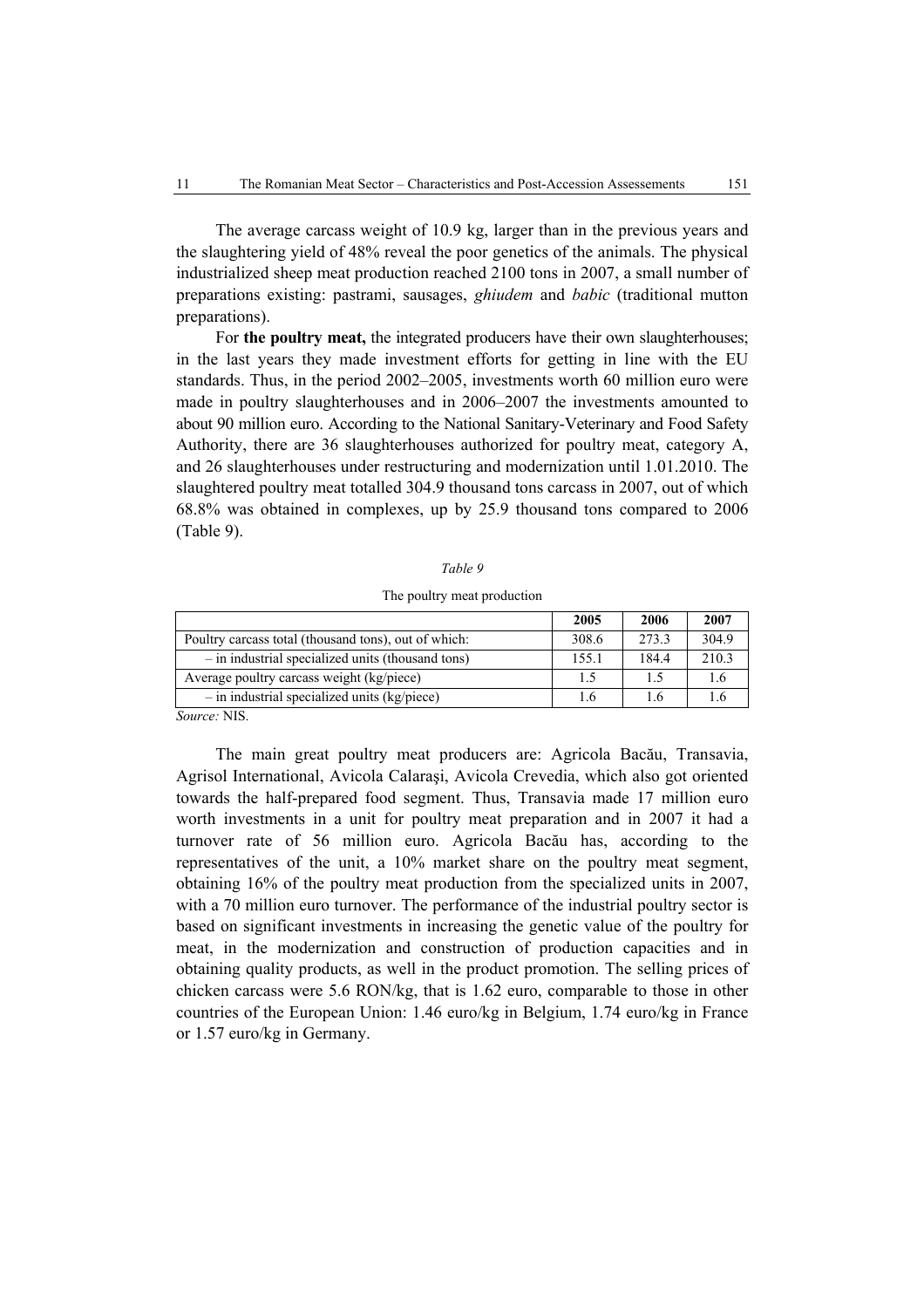### **4. TRADE**

The domestic meat production did not cover the population's consumption needs, which resulted in a large volume of imports, mainly in pork and poultry meat. The imports totalled 338 thousand tons of meat in carcass equivalent in 2007, down by 22.1% compared to 2006. As regards exports, Romania exported live sheep and bovines.

The greatest part of beef production goes to the domestic consumption. The retail selling prices featured significant oscillations, ranging from 6.5 to 9.5 RON/kg carcass, (1.9–2.7 euros/kg). These prices are below the EU prices, for example in France the price was 3.21 euro/kg for carcass U and 2.69 euro/kg for carcass R, while in Italy the price was 3.18 euros/kg carcass of baby beef. The trade balance in beef is deficient; thus, in the year 2006 the imports totalled 53.9 thousand tons refrigerated and frozen meat, but in 2007 the imports significantly decreased, 94% of the demand being covered from the domestic production (Table 10).

#### *Table 10*

#### Foreign trade in beef

(thousand tons) **2005 2006 2007**  Imported refrigerated and frozen meat 133.8 53.9 12.9<br>Exported refrigerated and frozen meat 1 0.9 12 3.9 Exported refrigerated and frozen meat 0.9 1.2 3.9 Exported live animals in carcass equivalent 17.4 22.7 24.4

*Source:* The Foreign Trade Yearbook, NIS, 2005, 2006 INS; 2007 MAFRD.

The imports also came from the EU Member States, but the largest share (70%) came from Argentina, Brazil, USA. The exports started to increase after 2004, to reach 3900 tons in 2007 to EU Member States (Germany, Spain, Hungary, Italy). The average export price was 2.14 euros/kg for refrigerated meat and 2.81 euro/kg for frozen meat, while the average import price for refrigerated meat was 2.51 Euro/kg, and for frozen meat 1.63 euro/kg. Besides the refrigerated and frozen meat, live young bulls were also exported, around 90 thousand heads at an average price of 1.7 euro/kg in the European countries and in other countries. As regards the pork destination, only 47% goes to the commercialization chain, the remaining 53% going to family consumption. The average delivery price for the domestic pork carcass in 2007 was 6–7 RON/kg to slaughterhouses, while the retail selling price on local markets was 8–10 RON/kg. As regards the foreign trade, after 1997 Romania became a net pork importer. The pig farmers have intra-Community export bans from 2007 to 2009, due to the swine fever cases found in 2006 and to the vaccination against this disease. In 2007, the pork meat imports decreased compared to previous years, mainly due to the domestic production increase by 43 thousand tons carcass as compared to 2006, in the conditions when the consumption was close to this level (Table 11).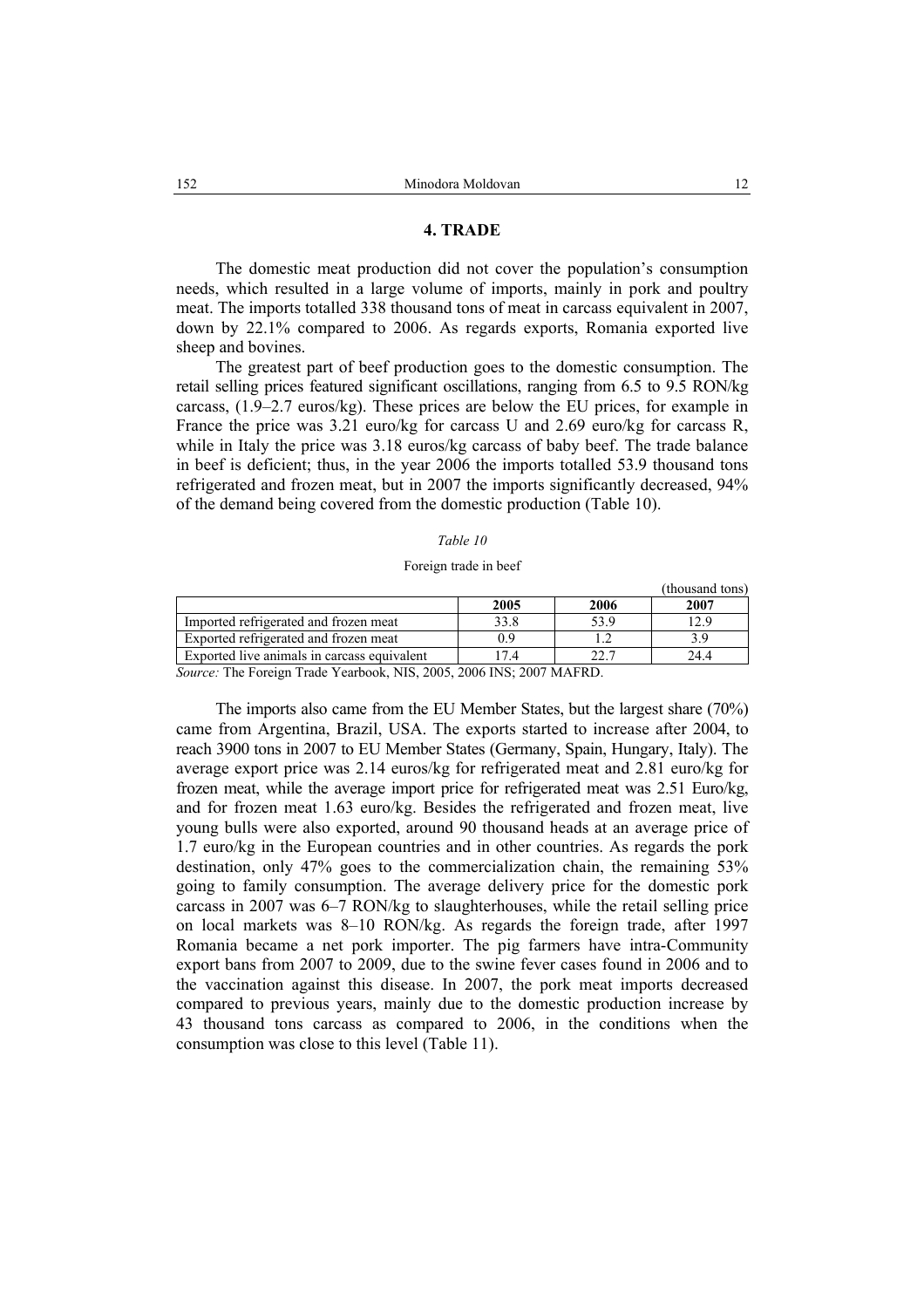# *Table 11*

#### The foreign trade evolution in the refrigerated and frozen pork meat

|                                       | 2005         | 2006            | 2007                        |
|---------------------------------------|--------------|-----------------|-----------------------------|
| Imports                               | 212<br>ر د ب | 225<br>22J.U    | 1072<br>10 <sup>7</sup><br> |
| Exports                               | V.4          | <b>C</b><br>v.o | v.J                         |
| $C_{\alpha_1,\ldots,\alpha_n}$ , MIIC |              |                 |                             |

*Source*: NIS.

The average imported meat price was 1633 euro/ton, while the average price for the exported meat was 1997 euro/ton. 66% of imports came from the European Union countries and 34% from other countries (USA, Canada). Except for the Easter period, it seems that the sheep meat market is quite limited, because of the absence of demand and of the consumption tradition. Most often, the producers sell the meat directly on the local markets (35%), the self-consumption represents 43%, and the sales to butcher's shops 22%. The meat is generally sold under the form of carcasses or semi-carcasses, while the restaurants and hotels with traditional menus prefer to import meat cuts from Australia and New Zealand, as the domestic market supplies only carcassses, and the meat is not of good quality. The selling price on the Romanian market was 4.3 euros/kg carcass in 2007, compared to the average price in the EU of 3.98 euro/carcass and to the Member States that produce "heavy lambs" (carcasses over 13 kg), which establish the price for this type. For the "light lambs" carcasses (up to 13 kg/carcass), the selling price was 6.06 euro/kg carcass, the EU average (Spain 6.44euro/kg, Greece 5.61 euro/kg, Italy 6.34 euro/kg). As regards the foreign trade, Romania has a favourable position by the exports of live sheep (Table 12).

#### *Table 12*

#### The foreign trade in sheep meat

|                                               |       |      | UNUSANY WILS |  |
|-----------------------------------------------|-------|------|--------------|--|
|                                               | 2005  | 2006 | 2007         |  |
| Imported refrigerated and frozen meat         |       |      |              |  |
| Exported refrigerated and frozen meat         |       |      |              |  |
| Exports of live animals in carcass equivalent | . 8.6 |      |              |  |
|                                               |       |      |              |  |

*Source:* The Foreign Trade Yearbook, NIS, 2005, 2006, MAFRD.

Romania is a potential exporter of live lambs and ram lambs to the EU countries (Greece and Italy) and to Muslim countries (Libya, Syria, Saudi Arabia). The prices for the exported lamb ranged from 1.8 to 2.1 euro/kg live weight. The exports of refrigerated and frozen meat diminished were down to 600 tons in 2007, the average price being 4 euro/kg carcass.

The share of poultry meat sold in the shops of the poultry companies represents 15%. Through the hyper- and super markets networks 35% of the poultry meat is distributed, the specialized distributors account for 20% and 30% of poultry meat is directly distributed, while the share of export is under 1%, in

(thousand tons)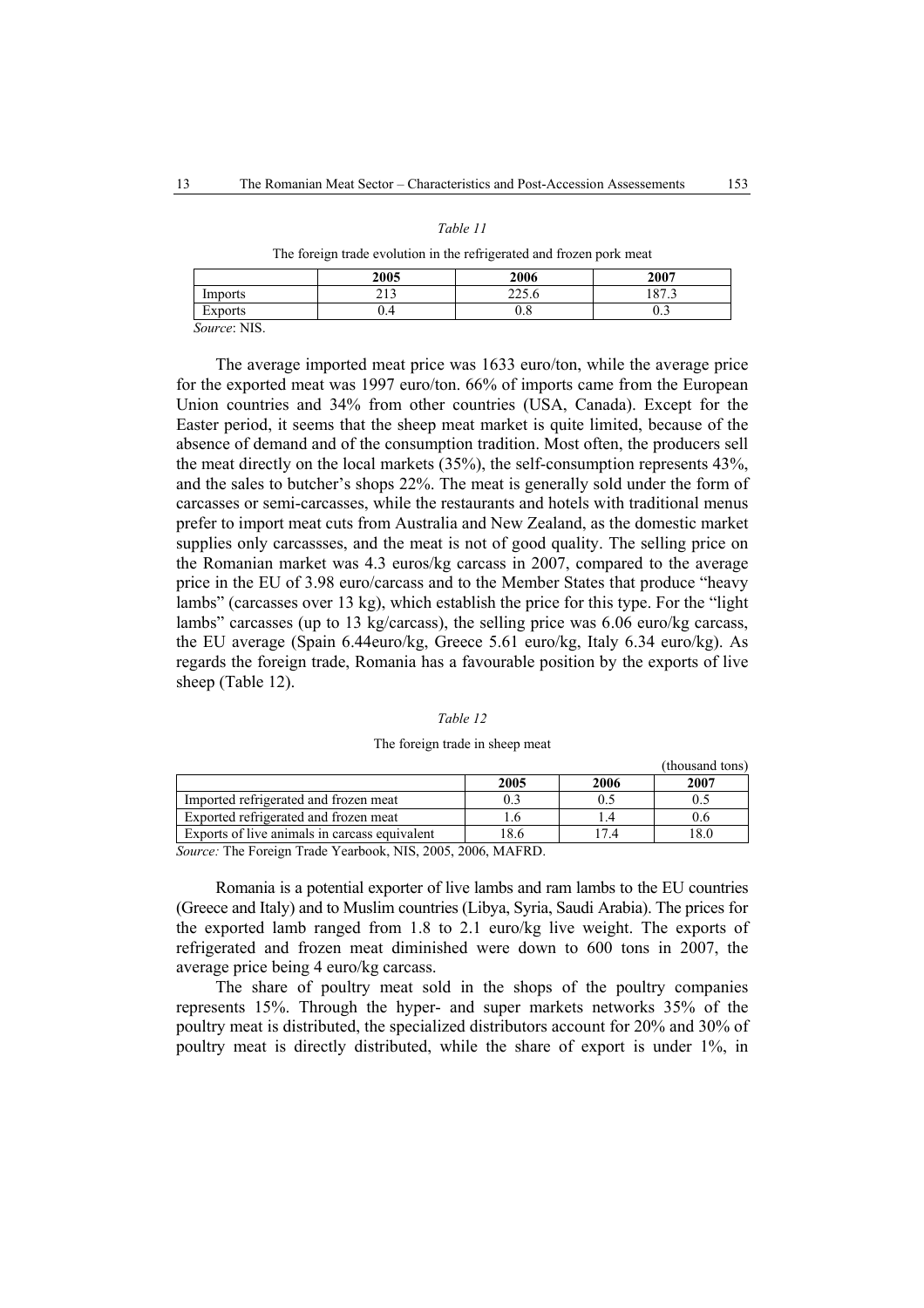conformity with the Romanian Union of Poultry Raisers estimations. In 2007 the imports diminished compared to 2006, mainly those from third countries such as USA, Canada, Brazil (Table 13).

#### *Table 13*

#### Foreign trade in poultry meat

|                   |                            |       |          | (thousand tons) |
|-------------------|----------------------------|-------|----------|-----------------|
|                   | 2004                       | 2005  | 2006     | 2007            |
| Imports           | 129.7<br>$\overline{2}$ .1 | .60.8 | 155.4    | 138.3           |
| Exports           | ن ر                        | ∪.∠   | <u>.</u> | . .             |
| T T T T<br>$\sim$ |                            |       |          |                 |

*Source:* NIS.

The poultry meat from the domestic production supplied on the domestic market is at food and food safety standards that comply with the EU norms, as since 2005 the poultry farms no longer use animal flours, hormones and antibiotics in poultry feeds, as opposed to the meat imported from third countries, which do not comply with these standards. The average price for the imported meat in 2006 was 0.67 euro/kg and 0.9 euro/kg in 2007.

#### **5. CONSUMPTION AND CONSUMER PRICES**

The total meat consumption had an increasing trend after 2001, when it reached 44.8 kg per capita; in 2007 it reached 64.8 kg per capita, as opposed to the EU average of 86 kg per capita.

The consumption increase was the effect of the economic growth process initiated after the year 2000 and it was mainly due to the increase of the population incomes (Figure 9).



*Source:* Food balances, NIS.

Figure 9. The average meat consumption per capita in the period 2005–2007.

In Romania, the beef demand is lower, due to the population's traditional preference for pork. The consumption in 2007 reached 9.6 kg/capita, as against 10.2 kg/capita in 2005 and it represented 14.8% of the total meat consumption, on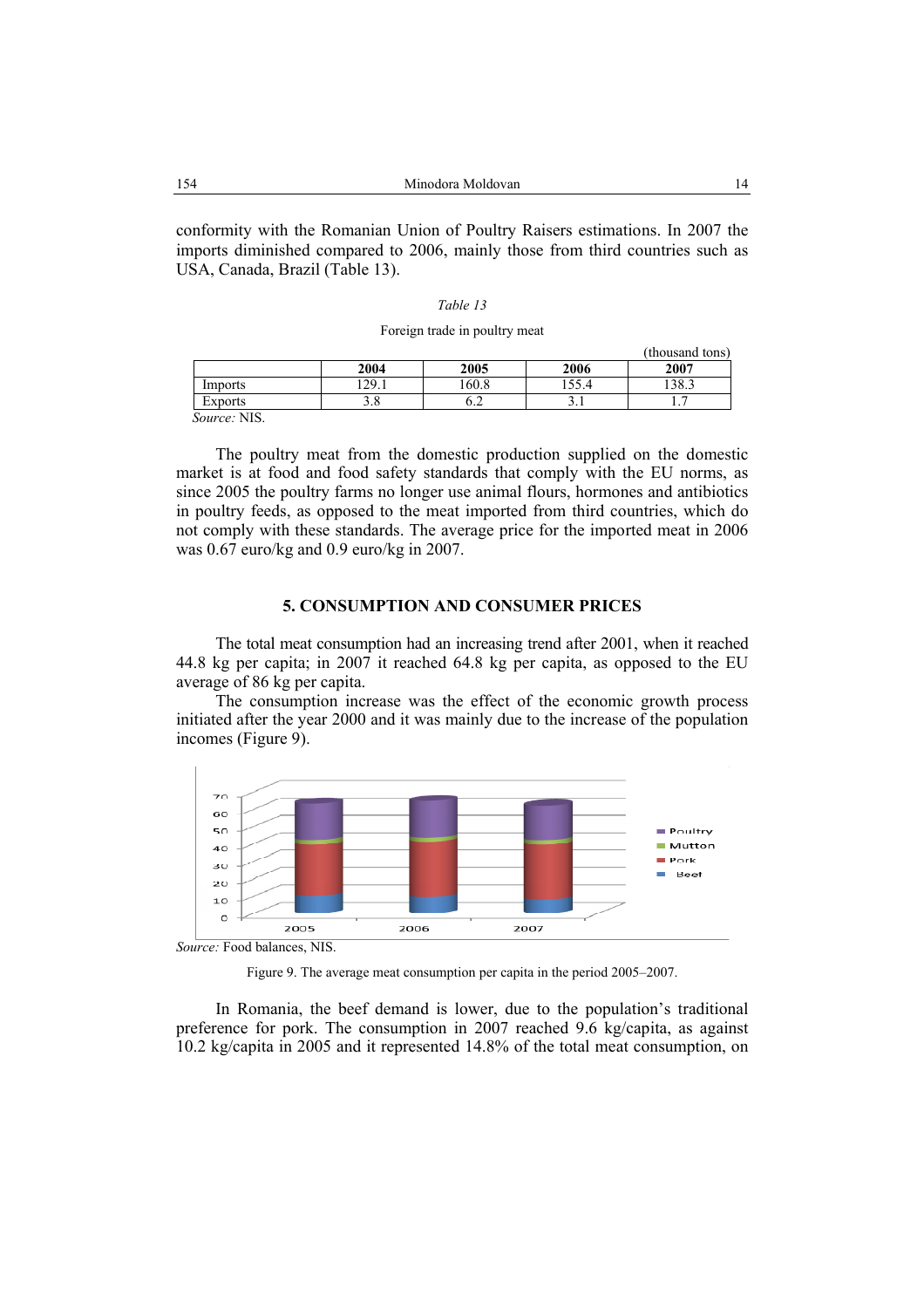the third place among the Romanian consumers' preferences. Out of the total beef consumption, 93.9% came from the domestic production. The consumer prices in 2005 and 2006 were lower than those for pork, yet in 2007 they started to increase, being equal to them and even higher in certain meat assortments. In the years 2005 and 2006, the prices ranged from 6.5 to 7.8 RON/kg carcass, 9.0–9.8 RON/kg for beef chest and 12–13 RON/kg for beef leg. In 2007 the prices reached 9.8 RON/kg for beef chest and boned leg, 16 RON/kg for deboned leg.

Compared to other European countries, the beef meat consumption in Romania is low as opposed to France and Italy, where the average consumption is 27 and 29 kg/capita, while the EU average consumption is 19.8 kg/capita. The pork meat has the greatest share in meat consumption and it reached 48.9% in 2007, that is 31.6 kg/capita, under the EU average. In the European Union, the average pork meat consumption is 43.4 kg/capita, 66.1 kg in Spain, 65.8 kg in Denmark, 57.1 kg in Germany, 40.9 kg in the Czech Republic.

In 2007, 28% of the meat consumption was covered by imports, and the consumer prices by assortments were the following: pork chest  $11-12$  RON/kg, deboned leg 14.7–16 RON/kg, pork cutlet 18–19 RON/kg. The Romanian consumers preferences for mutton and goat meat is different in the territory: higher consumptions are found in the South-East regions, with Greek and Turkish influences and the Center Region, with tradition in sheep grazing, where the consumption is 6.8 kg/capita, as well as in the region West, with an average consumption of 5.7 kg as opposed to 2.3 kg/capita, the country average in 2007. In the European Union the average consumption is 3.7 kg/capita, as opposed to Greece with a consumption of 13.8 kg/capita, Ireland with 8.3 kg., United Kingdom 6.5 kg. In Romania the consumer prices in 2007 oscillated by regions, ranging from 15 to 18 RON/kg lamb carcass, lamb meat having the greatest share in consumption and sales. The selfsufficiency in this product was  $104\%$ .

The poultry meat consumption followed an increasing trend after the year 2000, from 12.1 kg/capita to 21.4 kg/capita in 2006 and 2007, which is a comparable level to the EU average of 22.0 kg/capita, but lower than Italy – 36.4kg/capita, Spain with  $27.1$ kg/capita or France  $-24.3$  kg/capita. The consumption increase was rather due to imports, which accounted for 36% in 2006 and 31/% in 2007; the selfsufficiency in this product was 64% in 2006 and 69% in 2007.

# **6. PRICES**

The average procurement prices had an increasing evolution in all species (Figure 10). The procurement prices in bovines grew from 2.4 RON/kg live weight in 2003 to 3.8 RON/kg in 2007.

The procurement prices in markets and fairs for the live pork meat ranged from 3.2 to 5.6 RON/kg in the period 2003–2007. The procurement prices in mutton and goat meat reached 9.6 RON/kg live weight in 2007, this being the most expensive meat compared to the other species.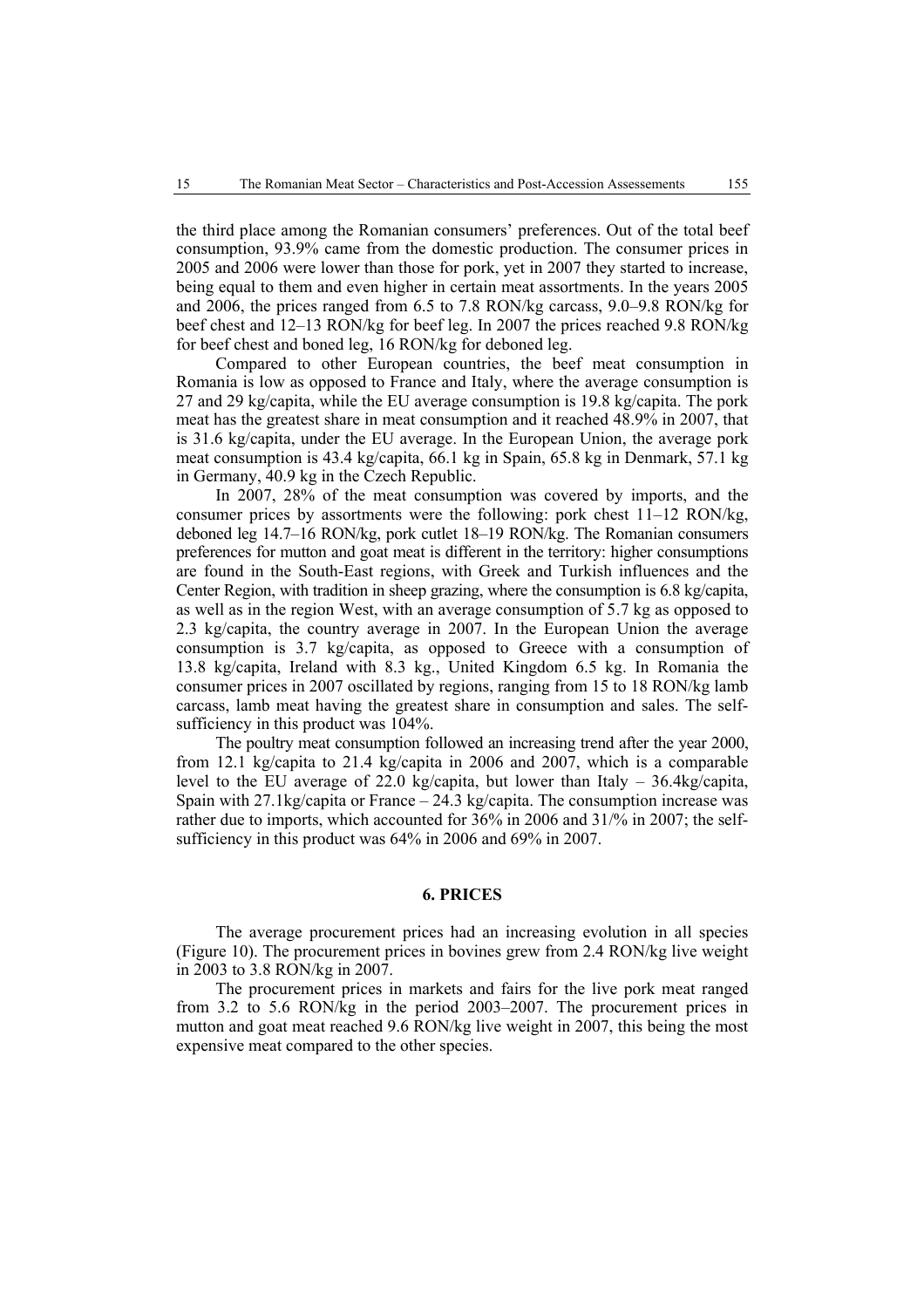

Figure 10. The average procurement prices in meat.

# **7. FINANCIAL SUPPORT POLICIES**

### **7.1. Bovines**

The beef market in Romania could become attractive for all operators, having in view the financial support in practice in the European Union, Romania also benefiting from this support. From the total amount received per animal head in the first year after the accession, 25% comes from the EU budget and 75% from the national budget. Around one million cows are not included in the milk quota system and they can be inseminated with meat breeds in order to improve the productive performances. According to APIA data in 2007, 215,964 applications were submitted for receiving complementary national direct payments, for a total number of 1,158,386 bovines. After the administrative checking, 193,386 applications were authorized and paid for 983,108 eligible animals; the support value was 481,723 thousand RON. The greatest share, i.e. 54.7% of the received subsidies went to the farms with 3–5 heads (Figure 11). The farms with less than three heads do not get subsidies, only an aid for the procurement of breeding animals.



*Source:* APIA

Figure 11. The distribution of subsidies by farms and size classes of bovine herds.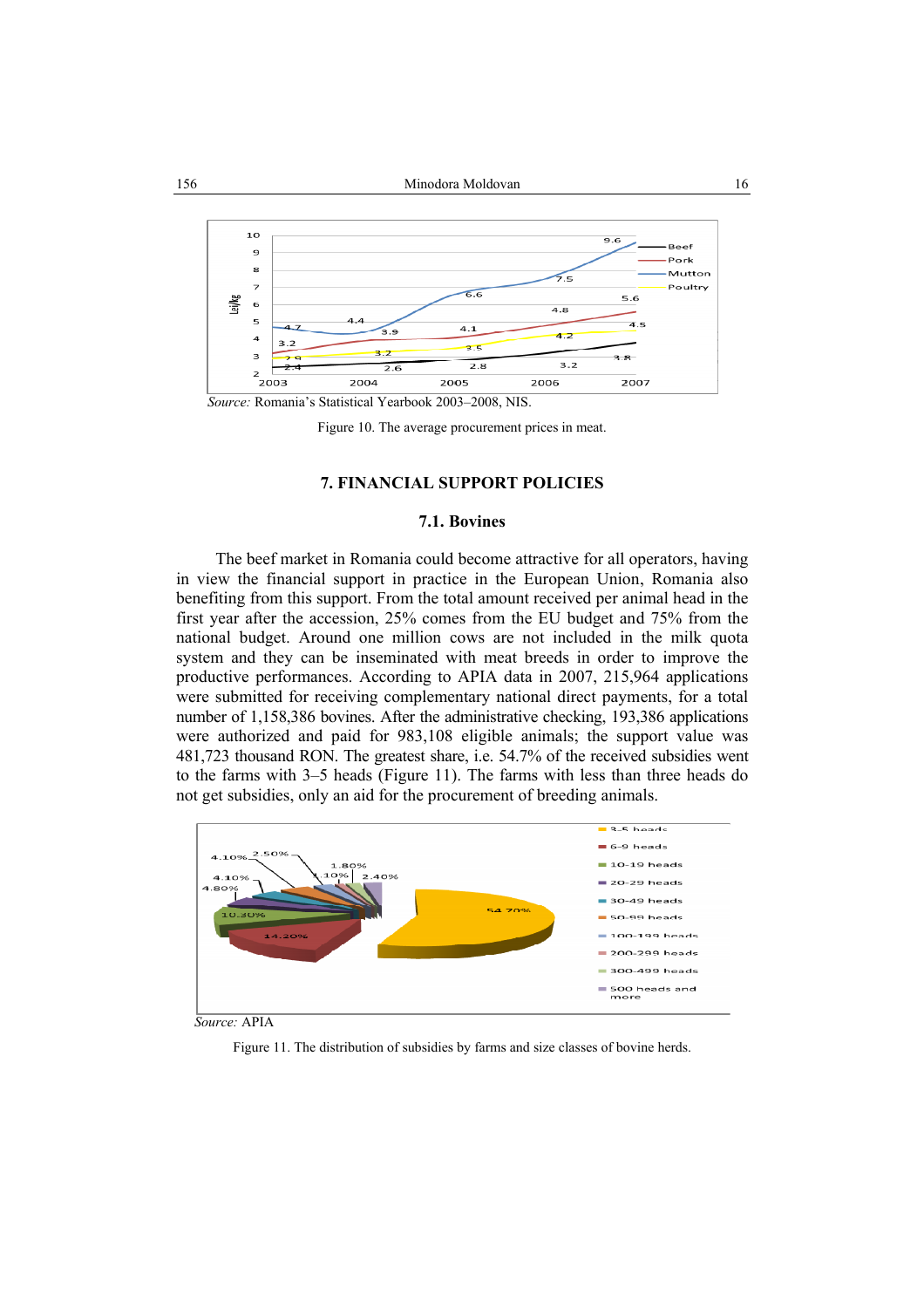# **7.2. Pigs**

The EU pork support system is based on the Council Regulation no. 1365/2000, which is an amendment to the basic Regulation no. 2759/1975.

The regulation mechanisms for the pork meat chain are the following: prices, quality standards, aids for private storage and export refunds.

In 2006 the pork subsidy was for the first time conditional to the quality established by the EUROP carcass grading system. Thus, subsidies were received from the budget for the graded carcass of 120 RON/carcass for the E category and 100 RON/carcass for the U category; the subsidies totalled 148.1 million RON for 1347.3 thousand heads, while in 2007 the subsidies totalled 154 thousand RON for 1400 thousand heads. The subsidies can be received on the condition of fulfillment and implementation of the program regarding the bio security norms in the authorized units, in conformity with the norms established by the current legislation. The breeding of the pig herds for carcass quality improvement having in view the lean meat percentage increase in carcass to over 55% for classes E and U is a measure which is supported by granting a subsidy of 150 RON/head of reproduction sow at first farrowing, i.e. 4 million RON for 26.7 thousand young sows. It is expected that these measures will lead to the shift from the production for selfconsumption to the commercial production and the improvement of the meat quality structure.

# **7.3. Sheep and goats**

The CAP mechanisms are currently used by the European Union in the sheep and goat meat sector for the purpose of supporting the producers and market stabilization by Council Regulation no. 2529/2001. The subsidies granted by the Government aim at supporting the breeding of sheep and goats for meat production; they amount to 0.8 RON/head for the official control and for testing the rams/he goats 50 RON/head. The complementary national direct payments are received by the farms with minimum 50 sheep heads or minimum 25 goats. In the year 2007, 35,313 applications were submitted for total number of 4,880,803 sheep and goats, out of which 33,320 applications were authorized and paid, for a total number of 4,0 million sheep and goats. The received subsidies totalled 140.8 million RON. The farms in the size class 200 - 499 heads accounted for 28.9% of subsidies, while those with 50-99 heads received 28.4% of subsidies (Figure 12).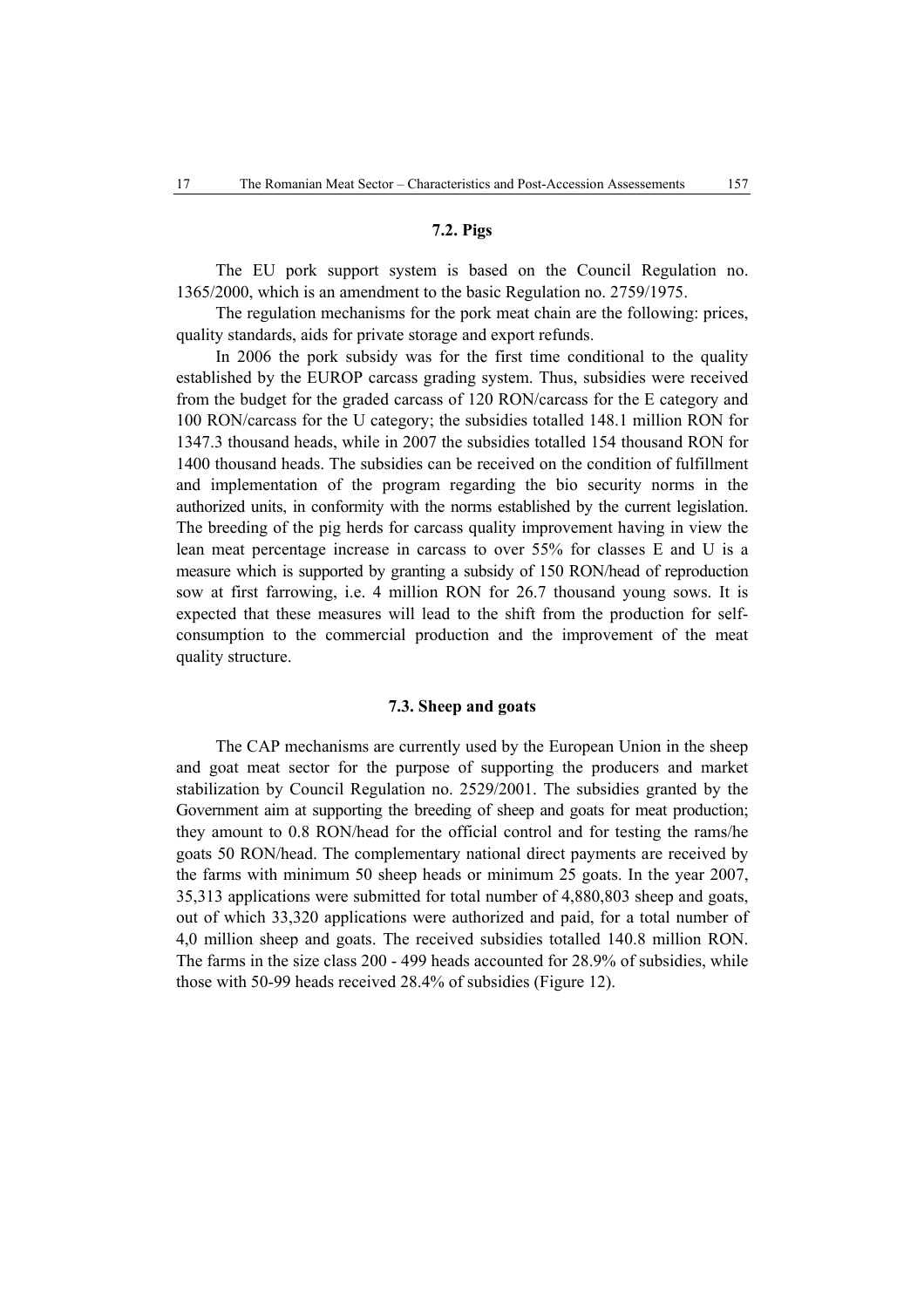

Figure 12. Distribution of subsidies by farms and size classes of sheep and goats herds.

In the next years, the size structure of young sheep fattening farms should be improved and the carcass classification system should be implemented.

# **7.4. Poultry**

In order to increase the poultry meat production, certain measures were initiated and implemented for poultry breeding in the direction of chicken carcass quality improvement and increasing the weight at slaughtering, providing subsidies for the genetic patrimony and premia per kg of broiler chicken slaughtered in the slaughterhouse since 2002. In 2007, commodity subsidies were provided of 1.6 RON/chicken (a total support estimated at 114.7 million RON) and by Government's Decision no. 853/2007 as genetic patrimony support (1786 thousand RON). The farmers who applied for subsidies were conditioned by the delivery of the chickens to the slaughter houses at a live weight of minimum 2 kg and by the on-farm respect of the bio security norms attested by sanitary-veterinary authorization. The financial support of the meat production is provided under economic efficiency conditions and has in view the creation of a competitive sector in the conditions of meeting the EU standards.

# **8. CONCLUSIONS**

– The domestic pork supply does not cover the consumption needs, while the processors procure the raw material from imports.

– The need to shift from the production for self-consumption to commercial production.

– The support to breeding the pig herds in order to increase lean meat percentage in carcass.

– The waste and dejections management, the management of the waters resulting from farms, meeting the minimum standards with regard to the pig